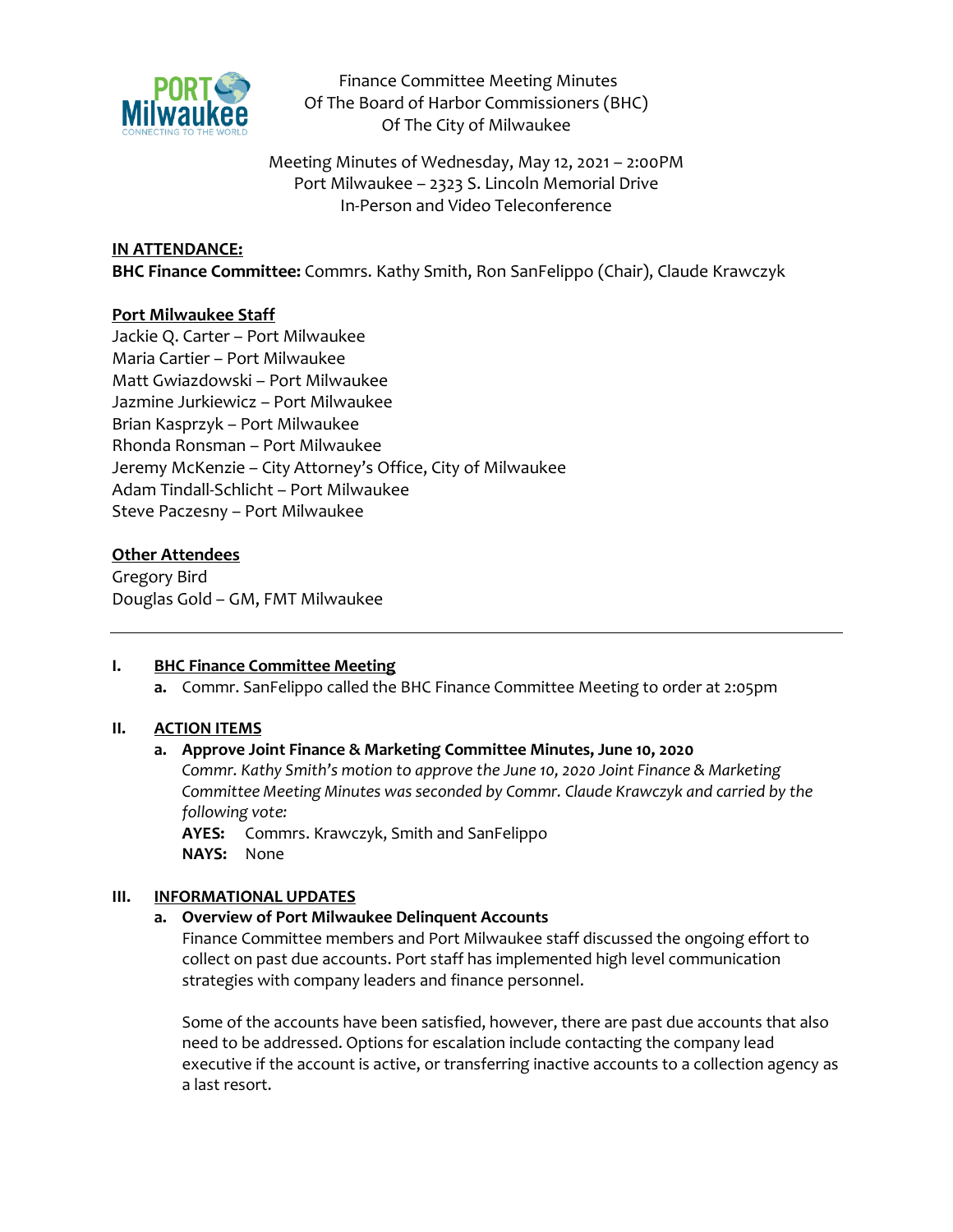## **Approve Collection Agency Transfer for Delinquent Inactive Accounts**

*Commr. Claud Krawczyk's motion to approve collection agency transfer for delinquent inactive accounts, was seconded by Commr. Kathy Smith and carried by the following vote:* **AYES:** Commrs. Krawczyk, Smith and SanFelippo **NAYS:** None

Finance Committee Chair, Commr. Ron SanFelippo, will provide an informational update at the BHC meeting scheduled for June 10, 2021.

## **b. Overview of Port Milwaukee Fiscal Year 2022 Budget Submission**

# o **Port Budget & Finance Objectives**

# **City - Increase investment and economic vitality**

- Provide land for businesses
	- Identify potential new tenants with growth potential
	- Reinvest in Port property
- Stimulate trade and business
	- Increase marketing and collaboration efforts
	- Export Milwaukee agricultural & manufacturing products to U.S. and foreign markets

# o **Port 2022 Budget Strategy**

- Increased Need
	- Staffing support for major projects
	- Address deferred maintenance at Port facilities
- Funding to leverage Federal grant funds
	- Debt service for bonds to support AMEF project
- **Limited City resources** 
	- Port revenue continues to grow, O&M funding stagnant
	- Funding strategy to meet needs without significant budget increase
- Mayor / Budget Office Preview
	- Ongoing coordination and strategic planning

Finance & Administration Officer Jackie Q. Carter provided an outline of the 2022 budget requests with regard to salaries & wages, fringe benefits, operating expenses and special funds. 2022 capital projects and an overview regarding 2022 projected revenue were also presented.

Port Milwaukee plans to work with the City assigned budget analyst through August of 2021, support the proposed budget to Mayor Barrett, and attend Common Council budget hearings in early October. The 2022 budget is scheduled to be adopted on November 5, 2021.

## **Approve Adoption of the 2022 Port Milwaukee Budget Plan**

*Commr. Kathy Smith's motion to approve the adoption of the 2022 Port Milwaukee Budget Plan was seconded by Commr. Claude Krawczyk and carried by the following vote:* **AYES:** Commrs. Krawczyk, Smith and SanFelippo **NAYS:** None